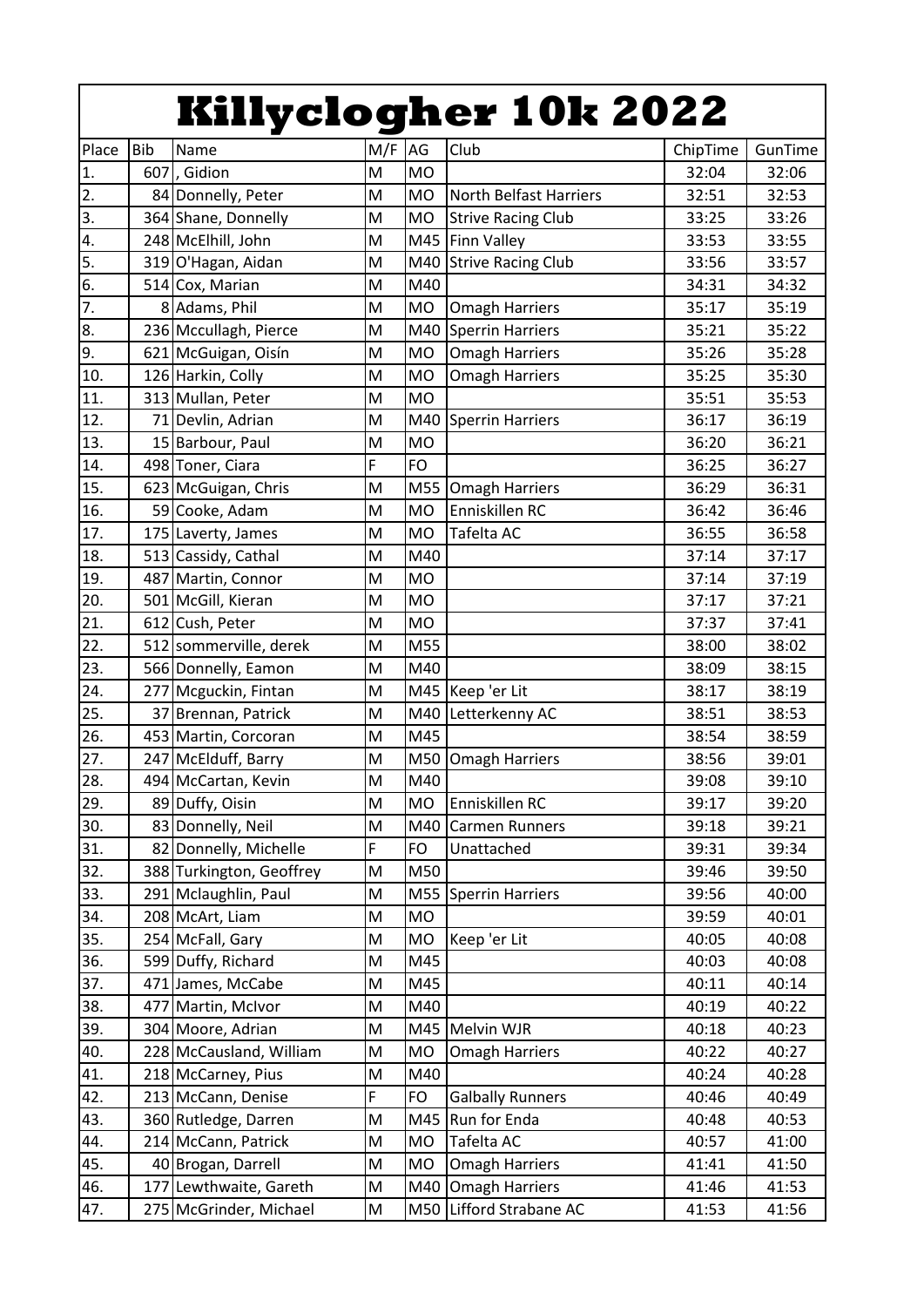| 48. |    | 387 Toner, Tony         | M |           | M60 Termoneeny Running Club | 41:53 | 41:57 |
|-----|----|-------------------------|---|-----------|-----------------------------|-------|-------|
| 49. |    | 32 Bradley, Eamon       | M | <b>MO</b> | <b>Omagh Harriers</b>       | 41:48 | 41:57 |
| 50. |    | 610 Maguire, Laura      | F | <b>FO</b> | <b>Galbally Runners</b>     | 41:54 | 41:57 |
| 51. |    | 325 Paskin, Shaun       | M | <b>MO</b> |                             | 41:57 | 42:04 |
| 52. |    | 98 Gallagher, Joe       | M | M60       | North Belfast Harriers      | 42:36 | 42:41 |
| 53. |    | 503 Clements, Irene     | F | F60       |                             | 42:49 | 42:54 |
| 54. |    | 631 McElholm, Benny     | M | <b>MO</b> |                             | 42:51 | 42:57 |
| 55. |    | 31 Boylan, Damian       | M | M40       | <b>Willowfield Harriers</b> | 42:57 | 43:03 |
| 56. |    | 309 Morrison, Declan    | M |           | M45 Sperrin Harriers        | 42:59 | 43:05 |
| 57. |    | 168 Lally, Amy May      | F | FO        |                             | 43:01 | 43:11 |
| 58. |    | 596 Donnelly, Brian     | M | M55       |                             | 43:08 | 43:14 |
| 59. |    | 620 pritchard, Darren   | M | <b>MO</b> |                             | 43:13 | 43:20 |
| 60. |    | 407 Seamus, McAlinney   | M | M60       |                             | 43:15 | 43:25 |
| 61. |    | 454 Barry, McCann       | M | M60       |                             | 43:24 | 43:30 |
| 62. |    | 316 O'Neill, Assumpta   | F | F35       | Tafelta AC                  | 43:29 | 43:32 |
| 63. |    | 495 McCartan, Dominic   | M | M60       |                             | 43:34 | 43:38 |
| 64. |    | 49 Carroll, Ryan        | M | <b>MO</b> |                             | 43:27 | 43:43 |
| 65. |    | 493 porter, aine        | F | <b>FO</b> |                             | 43:47 | 43:54 |
| 66. |    | 632 Gallen, Steafain    | M | <b>MO</b> |                             | 43:49 | 43:56 |
| 67. |    | 282 McKnight, Emmet     | M | <b>MO</b> |                             | 43:49 | 44:02 |
| 68. |    | 340 Quinn, Mairead      | F | F35       | Tafelta AC                  | 44:01 | 44:04 |
| 69. |    | 179 Logan, Mark         | M | M50       | Tafelta AC                  | 44:03 | 44:07 |
| 70. |    | 469 Anthony, Bradley    | M | <b>MO</b> |                             | 44:07 | 44:13 |
| 71. |    | 300 Mills, Ryan         | M | M40       |                             | 44:03 | 44:21 |
| 72. |    | 457 Dean, Patterson     | M | <b>MO</b> |                             | 44:24 | 44:31 |
| 73. |    | 97 Fitzgerald, Barry    | M | <b>MO</b> |                             | 44:24 | 44:33 |
| 74. |    | 64 Creighan, Paul       | M | M50       | Tafelta AC                  | 44:30 | 44:36 |
| 75. |    | 617 Sloan, Dylan        | M | <b>MO</b> |                             | 44:32 | 44:37 |
| 76. |    | 9 Baird, Gerard         | M | MO        |                             | 44:47 | 44:54 |
| 77. |    | 162 Kelly, Finbar       | M | M45       |                             | 44:51 | 44:56 |
| 78. |    | 235 McCullagh, John Joe | M | M55       |                             | 44:47 | 45:01 |
| 79. |    | 47 Camley, Adam         | M | <b>MO</b> |                             | 44:37 | 45:01 |
| 80. |    | 483 Davey, Hamilton     | M | M55       | Run for Enda                | 45:06 | 45:16 |
| 81. |    | 618 Morris, John        | M | M40       |                             | 45:18 | 45:28 |
| 82. | 67 | Cullen, Lorraine        | F | F40       | <b>Carmen Runners</b>       | 45:21 | 45:29 |
| 83. |    | 217 Mc Kenna, Glen      | M | M45       |                             | 45:24 | 45:35 |
| 84. |    | 562 O'Neill, Sinead     | F | <b>FO</b> |                             | 45:34 | 45:38 |
| 85. |    | 307 Moore, John         | M | M50       | Run for Enda                | 45:29 | 45:39 |
| 86. |    | 619 Hughes, Frank       | M | M45       |                             | 45:34 | 45:43 |
| 87. |    | 290 McLaughlin, Megan   | F | <b>FO</b> | <b>KC Runners</b>           | 45:33 | 45:44 |
| 88. |    | 184 Lynch, Austin       | M | M45       |                             | 45:33 | 45:44 |
| 89. |    | 51 Catterson, Andrew    | M | MO        |                             | 45:47 | 45:55 |
| 90. |    | 479 Niall, Diamond      | M | M50       |                             | 46:00 | 46:12 |
| 91. |    | 614 Taggart, Emma       | F | F45       |                             | 46:03 | 46:14 |
| 92. |    | 294 McNulty, Gary       | M | <b>MO</b> |                             | 46:13 | 46:23 |
| 93. |    | 164 Kelly, Michelle     | F | <b>FO</b> | <b>KC Runners</b>           | 46:22 | 46:33 |
| 94. |    | 398 Patrick, Kelly      | M | M50       |                             | 46:33 | 46:39 |
| 95. |    | 278 Mckenna, Shauna     | F | F40       | Tafelta AC                  | 46:55 | 46:59 |
| 96. |    | 63 Creighan, Michael    | M | M45       |                             | 46:51 | 47:03 |
| 97. |    | 280 McKinley, Alex      | F | FO        | <b>KC Runners</b>           | 47:02 | 47:15 |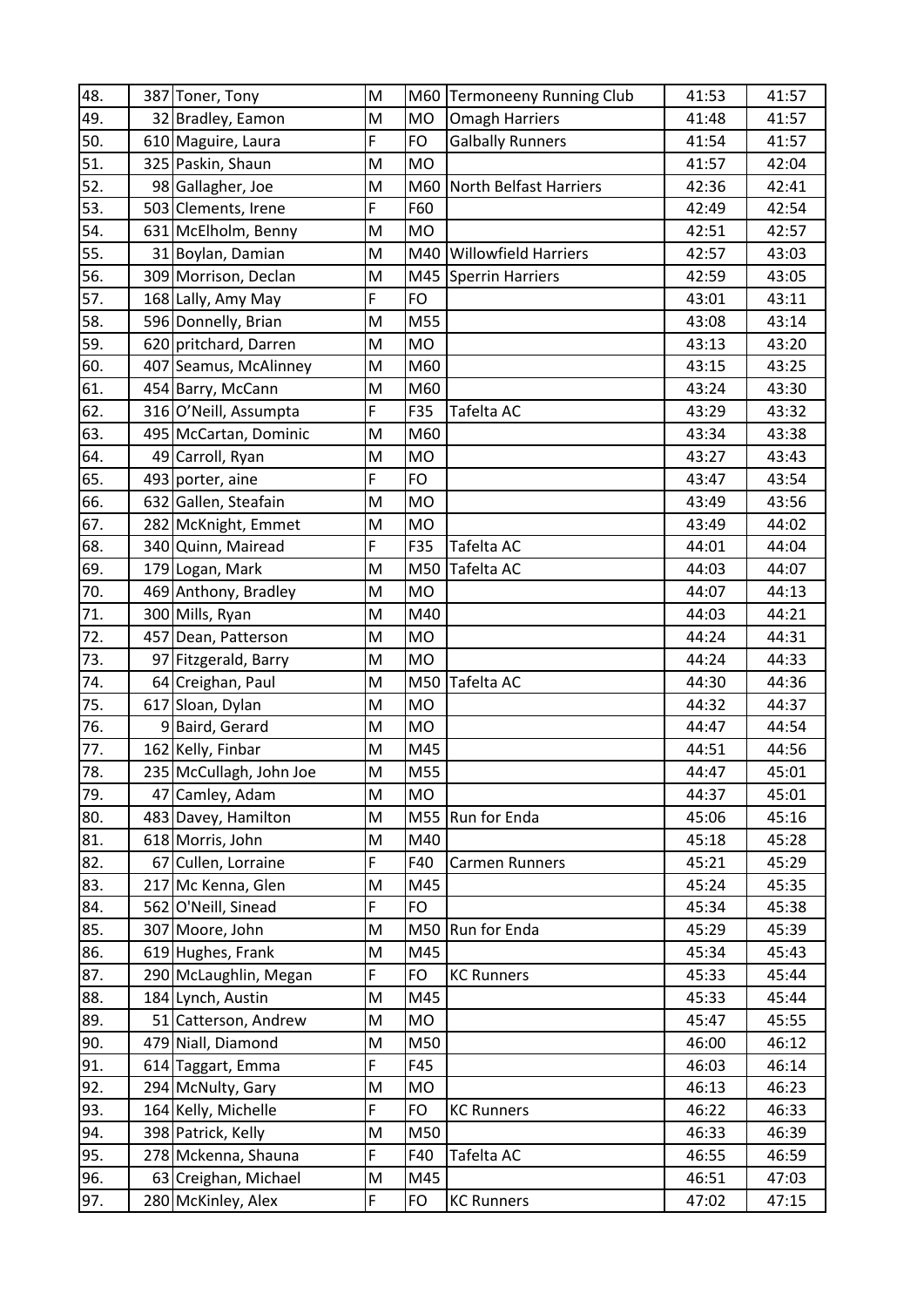| 98.  | 185 Maguire, Aaron      | M | <b>MO</b> |                         | 47:12 | 47:18 |
|------|-------------------------|---|-----------|-------------------------|-------|-------|
| 99.  | 504 Fullen, John        | M | M60       |                         | 47:39 | 47:43 |
| 100. | 320 O'Hagan, Donna      | F | F35       |                         | 47:37 | 47:49 |
| 101. | 257 McGaughey, Ciaran   | M | M45       |                         | 48:03 | 48:19 |
| 102. | 491 Dolan, Dervla       | F | <b>FO</b> |                         | 48:08 | 48:19 |
| 103. | 267 McGinn, Sharon      | F | F40       | <b>Omagh Harriers</b>   | 48:22 | 48:35 |
| 104. | 118 Gormley, Paul       | M | <b>MO</b> |                         | 48:28 | 48:42 |
| 105. | 48 Campbell, Kevin      | M | M45       | <b>Omagh Harriers</b>   | 48:38 | 48:47 |
| 106. | 314 O'Donnell, Sean     | M | M50       | Run for Enda            | 48:37 | 48:47 |
| 107. | 302 Montgomery, Stephen | M | M40       | 1ZER01 Athletes         | 48:25 | 48:49 |
| 108. | 324 Paskin, Shaun       | M | <b>MO</b> | <b>KC Runners</b>       | 48:36 | 48:50 |
| 109. | 133 Herron, Michael     | M | M55       |                         | 48:48 | 49:02 |
| 110. | 384 Swift, Tracy        | F | F35       |                         | 48:53 | 49:06 |
| 111. | 140 Hyndman, Duncan     | M | <b>MO</b> |                         | 48:54 | 49:06 |
| 112. | 35 Bradley, Paul        | M | M50       | Tafelta AC              | 49:50 | 49:55 |
| 113. | 171 Knox, Matt          | M | <b>MO</b> |                         | 49:48 | 49:56 |
| 114. | 301 Monteith, Noel      | M | M45       | Run for Enda            | 49:55 | 50:08 |
| 115. | 80 Donnelly, Jacqueline | F | F35       |                         | 49:57 | 50:09 |
| 116. | 404 Liam, McDermott     | M | M45       |                         | 50:12 | 50:23 |
| 117. | 207 McAnulla, Naomi     | F | <b>FO</b> |                         | 50:13 | 50:26 |
| 118. | 92 Fee, John            | M | M50       | Enniskillen RC          | 50:22 | 50:33 |
| 119. | 158 Kearney, Clare      | F | F40       |                         | 50:18 | 50:33 |
| 120. | 327 Quigley, Aaron      | M | M40       |                         | 50:23 | 50:35 |
| 121. | 189 Maguire, Mark       | M | <b>MO</b> |                         | 50:11 | 50:36 |
| 122. | 196 McAleer, Kate       | F | <b>FO</b> |                         | 50:35 | 50:52 |
| 123. | 473 Una, Corrigan       | F | F40       |                         | 50:42 | 50:53 |
| 124. | 492 kerlin, sherry      | M | M50       |                         | 50:47 | 51:08 |
| 125. | 420 Paul, Ciarns        | M | M55       |                         | 50:53 | 51:09 |
| 126. | 250 McFadden, Matthew   | M | M45       |                         | 50:56 | 51:16 |
| 127. | 391 Wilson, Alan        | M | M40       |                         | 50:56 | 51:21 |
| 128. | 187 Maguire, Clare      | F | F50       |                         | 51:11 | 51:23 |
| 129. | 100 Gallagher, Sean     | M |           | M40 Knocks Running Club | 50:59 | 51:24 |
| 130. | 36 Bradley, Rosa        | F | <b>FO</b> |                         | 51:25 | 51:45 |
| 131. | 132 Henry, Stephanie    | F | F45       | Tafelta AC              | 51:44 | 51:49 |
| 132. | 458 Michael, Philips    | M | M40       |                         | 51:30 | 51:54 |
| 133. | 120 Grimes, Declan      | M | M55       |                         | 51:53 | 52:06 |
| 134. | 613 Cook, Anne Marie    | F | F55       |                         | 52:00 | 52:10 |
| 135. | 392 Withers, Chris      | M | M60       |                         | 52:09 | 52:13 |
| 136. | 160 Kearns, Kevin       | M | M50       |                         | 51:52 | 52:15 |
| 137. | 181 Loughrey, Sean      | M | <b>MO</b> |                         | 52:11 | 52:20 |
| 138. | 50 Carson, Clodagh      | F | <b>FO</b> |                         | 52:03 | 52:23 |
| 139. | 397 Patsy, Bradley      | M | M55       |                         | 52:18 | 52:24 |
| 140. | 154 Johnston, Catherine | F | <b>FO</b> | Tafelta AC              | 52:21 | 52:26 |
| 141. | 161 Kelly, Brenda       | F | F40       |                         | 52:20 | 52:27 |
| 142. | 216 Corey, John Anthony | M | M55       | Run for Enda            | 52:10 | 52:40 |
| 143. | 74 Devlin, Rachel       | F | <b>FO</b> |                         | 52:36 | 53:00 |
| 144. | 432 Patrick, Brogan     | M | M55       |                         | 52:46 | 53:01 |
| 145. | 434 Paul, Loane         | M | M55       |                         | 52:46 | 53:01 |
| 146. | 22 Beckett, Sarah       | F | <b>FO</b> |                         | 52:55 | 53:10 |
| 147. | 571 McIvor, Erin        | F | <b>FO</b> |                         | 52:57 | 53:13 |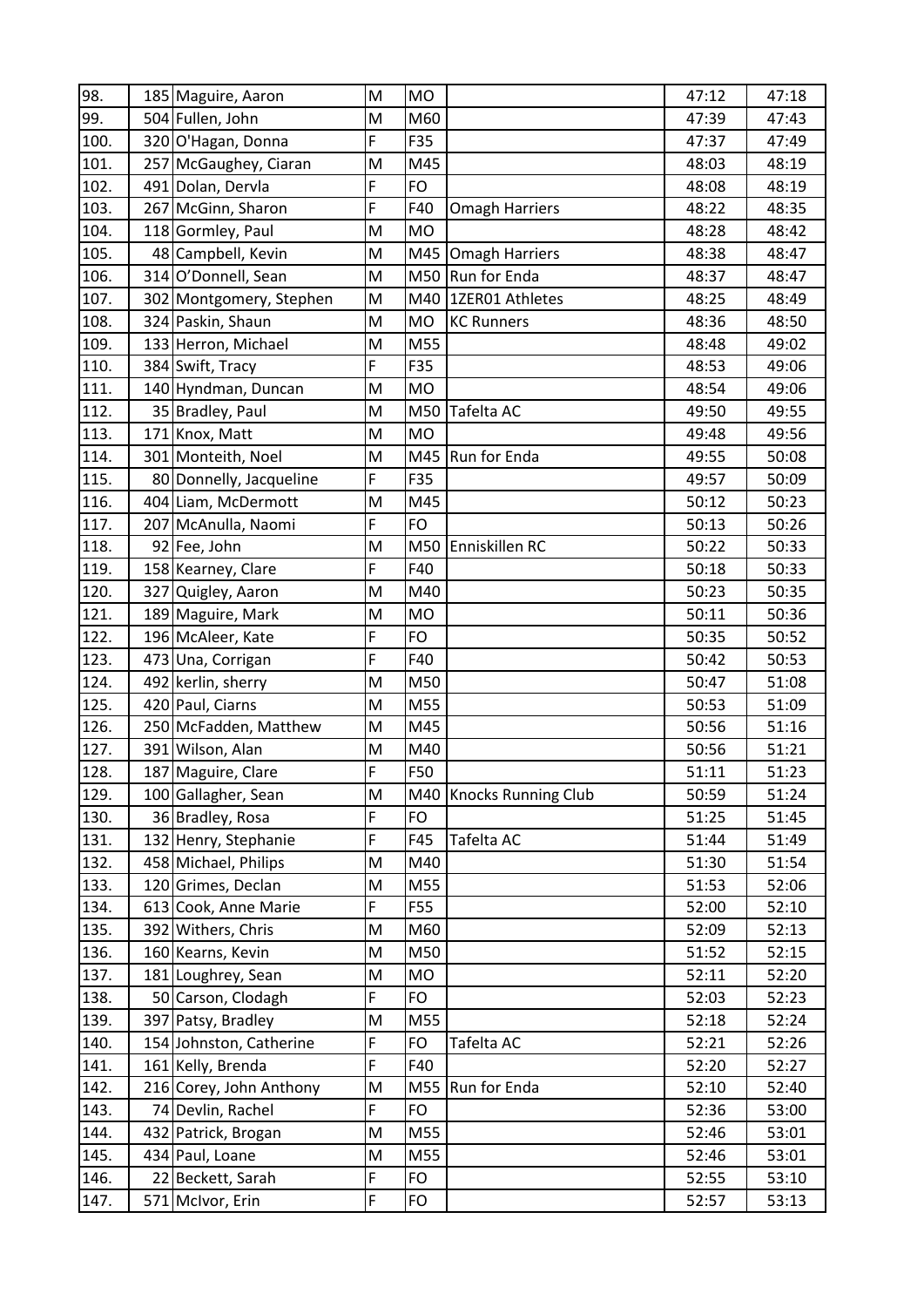| 148. | 12 Ballard, Kate         | F | <b>FO</b> |                       | 53:01 | 53:18 |
|------|--------------------------|---|-----------|-----------------------|-------|-------|
| 149. | 263 McGinn, Emma         | M | <b>MO</b> |                       | 53:09 | 53:22 |
| 150. | 474 Sinead, O'Kane       | F | F40       |                       | 53:13 | 53:25 |
| 151. | 81 Donnelly, Karen       | F | F40       | Carmen Runners        | 53:23 | 53:32 |
| 152. | 476 Brian, Murphy        | F | F40       |                       | 53:12 | 53:35 |
| 153. | 399 Christina, Kelly     | F | F50       |                       | 53:49 | 53:58 |
| 154. | 68 Cunningham, Oonagh    | F | F45       | Run for Enda          | 53:47 | 54:09 |
| 155. | 279 McKerr, Fionnuala    | F | F40       |                       | 54:00 | 54:16 |
| 156. | 130 Hayes, Chris         | M | M45       |                       | 54:17 | 54:28 |
| 157. | 630 Gillespie, Jason     | M | M40       |                       | 54:12 | 54:31 |
| 158. | 628 McNeill, Darrol      | M | <b>MO</b> |                       | 54:12 | 54:31 |
| 159. | 323 O'Neill, Patrick     | M | <b>MO</b> |                       | 54:12 | 54:36 |
| 160. | 265 Mcginn, John         | M | M60       | <b>Omagh Harriers</b> | 54:26 | 54:40 |
| 161. | 296 McQuaid, Kevin       | M | <b>MO</b> |                       | 54:30 | 54:41 |
| 162. | 60 Corcoran, Claire      | F | F45       |                       | 54:32 | 54:46 |
| 163. | 456 Eilish, McAleer      | F | F45       |                       | 54:33 | 54:46 |
| 164. | 209 McCaffrey, Ciaran    | M | M55       | 1ZER01 Athletes       | 54:37 | 55:01 |
| 165. | 608 Carlin, Sean         | M | M50       |                       | 54:36 | 55:01 |
| 166. | 139 Hyndman, Denise      | F | F35       |                       | 54:52 | 55:09 |
| 167. | 269 McGrinder, Lorraine  | F | F45       | Lifford Strabane AC   | 55:15 | 55:18 |
| 168. | 396 Niall, McLoughlin    | M | <b>MO</b> |                       | 55:07 | 55:21 |
| 169. | 410 Kieran, Taggart      | M | M60       |                       | 55:10 | 55:26 |
| 170. | 244 McDermott, Gerry     | M | M55       |                       | 55:08 | 55:28 |
| 171. | 496 mcbride, aidan       | M | <b>MO</b> |                       | 55:19 | 55:30 |
| 172. | 435 Lawrence, MCDonald   | M | M50       |                       | 55:03 | 55:34 |
| 173. | 486 mcquaid, terry       | M | M50       |                       | 55:29 | 55:48 |
| 174. | 94 Ferris, Maggie        | F | F45       |                       | 55:44 | 55:50 |
| 175. | 568 McGourty, Tony       | M | M60       |                       | 55:46 | 56:11 |
| 176. | 298 McSorley, Catriona   | F | FO        |                       | 55:55 | 56:14 |
| 177. | 570 Donnelly, Bernard    | M | M60       |                       | 55:53 | 56:18 |
| 178. | 511 Carron, Declan       | M | <b>MO</b> |                       | 55:50 | 56:22 |
| 179. | 439 mccullagh, jonny     | M | MO        |                       | 56:12 | 56:24 |
| 180. | 321 O'Kane, Aisling      | F | FO        | Run for Enda          | 56:07 | 56:25 |
| 181. | 377 Shaw, Claire         | F | F50       |                       | 56:13 | 56:36 |
| 182. | 156 Jolene Coyle, Jolene | F | F35       |                       | 56:19 | 56:42 |
| 183. | 44 Broderick, Shane      | M | FO        |                       | 56:30 | 56:51 |
| 184. | 616 Eccles, Maureen      | F | F50       | Carmen Runners        | 56:37 | 56:56 |
| 185. | 221 Mccarter, Maria      | F | F60       | <b>Omagh Harriers</b> | 57:00 | 57:08 |
| 186. | 69 Devery, Ciara         | F | F40       |                       | 56:56 | 57:13 |
| 187. | 102 Given, James         | M | M45       |                       | 56:51 | 57:17 |
| 188. | 62 Corrigan, Kate        | F | F35       |                       | 56:56 | 57:17 |
| 189. | 510 White, Roy           | M | M60       |                       | 57:12 | 57:21 |
| 190. | 193 Maguire, Megan       | F | FO        |                       | 57:00 | 57:25 |
| 191. | 488 broderick, toni      | F | F40       |                       | 57:07 | 57:28 |
| 192. | 75 Dillon, Paul          | M | M40       |                       | 57:18 | 57:28 |
| 193. | 402 Pamela, Adams        | F | F60       |                       | 57:16 | 57:38 |
| 194. | 57 Coney, Angela         | F | F45       |                       | 57:40 | 58:01 |
| 195. | 468 Ciara, McAleer       | F | FO        |                       | 57:39 | 58:01 |
| 196. | 480 Clare, Diamond       | F | F55       |                       | 57:58 | 58:10 |
| 197. | 93 Ferris, Colm          | M | MO        |                       | 57:49 | 58:13 |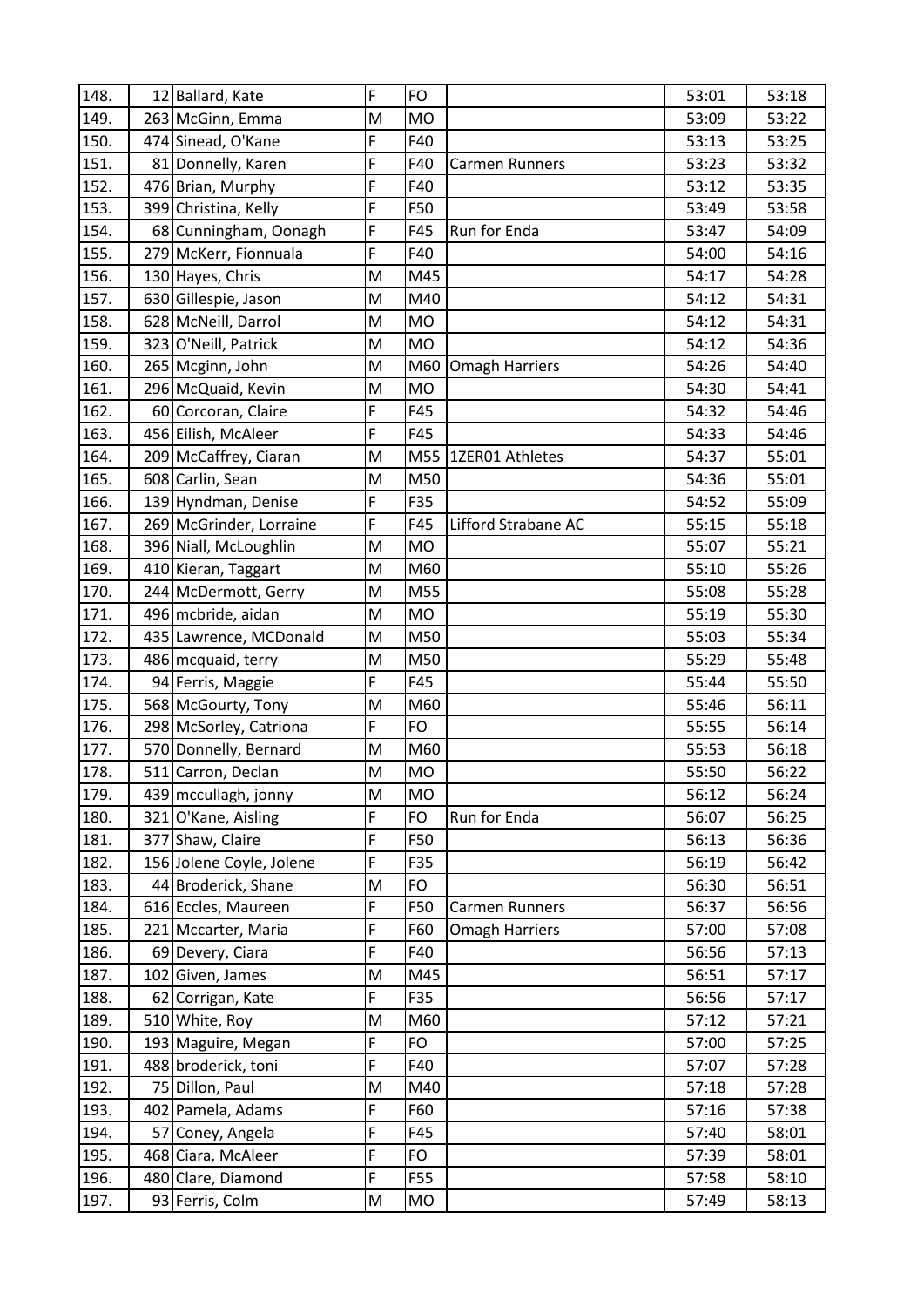| 198. | 54 Catterson, Elaine     | F | F50       |                        | 58:11   | 58:23   |
|------|--------------------------|---|-----------|------------------------|---------|---------|
| 199. | 230 McCrory, Niamh       | F | <b>FO</b> |                        | 58:03   | 58:25   |
| 200. | 633 Rowan, Patrick       | M | <b>MO</b> |                        | 58:01   | 58:30   |
| 201. | 481 Adelaine, Strain     | F | F55       |                        | 58:22   | 58:36   |
| 202. | 475 Sean, McAnulla       | M | M50       |                        | 58:20   | 58:38   |
| 203. | 415 Alan, Rodgers        | M | M45       |                        | 58:22   | 58:41   |
| 204. | 119 Grimes, Colm         | M | <b>MO</b> |                        | 58:57   | 59:10   |
| 205. | 292 McMullan, Greg       | M | M60       | Knockmany Running Club | 58:46   | 59:15   |
| 206. | 308 Morris, Deirdre      | F | F35       |                        | 59:01   | 59:18   |
| 207. | 624 Brogan, Anne         | F | F45       | <b>MGTB</b>            | 59:29   | 59:55   |
| 208. | 467 Siobhan, McDaid      | F | F50       |                        | 59:36   | 59:57   |
| 209. | 195 Martin, Onagh        | F | F35       |                        | 59:42   | 1:00:07 |
| 210. | 256 McGaughey, Aerin     | M | <b>MO</b> |                        | 1:00:09 | 1:00:19 |
| 211. | 413 Celine, Carberry     | F | <b>FO</b> |                        | 1:00:09 | 1:00:30 |
| 212. | 101 Gibson, Bronwyn      | F | <b>FO</b> |                        | 1:00:38 | 1:00:52 |
| 213. | 445 Amy, McFadden        | F | <b>FO</b> |                        | 1:00:38 | 1:00:53 |
| 214. | 446 Sinead, Gainer       | F | F45       |                        | 1:00:36 | 1:00:57 |
| 215. | 249 McElhone, Cathal     | M | <b>MO</b> |                        | 1:00:50 | 1:01:08 |
| 216. | 114 Gorman, Stephen      | M | <b>MO</b> |                        | 1:01:00 | 1:01:22 |
| 217. | 125 Harkin, Aoife        | F | F35       |                        | 1:01:18 | 1:01:32 |
| 218. | 128 Harkin, Tony         | M | <b>MO</b> |                        | 1:01:18 | 1:01:32 |
| 219. | 615 Dolan, Keith         | M | M50       |                        | 1:01:42 | 1:02:01 |
| 220. | 414 Leanne, McKenna      | F | <b>FO</b> |                        | 1:02:01 | 1:02:29 |
| 221. | 284 McLaren, Turlough    | M | <b>MO</b> |                        | 1:02:13 | 1:02:30 |
| 222. | 478 Sharon, McLaughlin   | F | F55       |                        | 1:02:07 | 1:02:31 |
| 223. | 299 McSorley, Maria      | F | FO        |                        | 1:02:14 | 1:02:31 |
| 224. | 56 Coalter, Barbara      | F | F40       |                        | 1:02:40 | 1:02:55 |
| 225. | 417 Carmel, Leonard      | F | F60       |                        | 1:02:37 | 1:02:57 |
| 226. | 311 Mullan, Jim          | M | M50       |                        | 1:02:50 | 1:03:10 |
| 227. | 379 Sidorenko, Maciej    | M | M45       |                        | 1:03:04 | 1:03:15 |
| 228. | 104 Given, Oonagh        | F | F45       |                        | 1:02:52 | 1:03:18 |
| 229. | 194 Maguire, Stephanie   | F | <b>FO</b> |                        | 1:03:29 | 1:03:37 |
| 230. | 231 Mccullagh, Geraldine | F | F60       | Run for Enda           | 1:03:20 | 1:03:39 |
| 231. | 303 Moohan, Kathleen     | F | F60       | Run for Enda           | 1:03:18 | 1:03:40 |
| 232. | 433 Felix, Mallon        | M | M55       |                        | 1:03:13 | 1:03:44 |
| 233. | 163 Kelly, Michael       | M | M60       |                        | 1:03:37 | 1:03:45 |
| 234. | 197 McAlinney, Claire    | F | <b>FO</b> | Run for Enda           | 1:03:34 | 1:04:01 |
| 235. | 381 Simpson, Julie       | F | F45       |                        | 1:04:08 | 1:04:31 |
| 236. | 306 Moore, Gillian       | F | F50       | Run for Enda           | 1:04:07 | 1:04:35 |
| 237. | 29 Black, Jackie         | F | F45       | Run for Enda           | 1:04:29 | 1:04:49 |
| 238. | 393 Brona, McAtee        | F | F50       |                        | 1:04:29 | 1:04:49 |
| 239. | 437 Sinead, Gallagher    | F | F50       |                        | 1:04:49 | 1:05:16 |
| 240. | 449 Fiona, Maguire       | F | F40       |                        | 1:05:39 | 1:05:57 |
| 241. | 485 mcnally, pamela      | F | F40       |                        | 1:05:31 | 1:06:01 |
| 242. | 210 McCallan, Fionnfola  | F | FO        |                        | 1:05:31 | 1:06:01 |
| 243. | 472 Eileen, Kelly        | M | M45       |                        | 1:06:06 | 1:06:16 |
| 244. | 427 Aidan, Kelly         | M | M55       |                        | 1:06:00 | 1:06:21 |
| 245. | 444 Clara, Maubin        | F | <b>FO</b> |                        | 1:05:56 | 1:06:22 |
| 246. | 442 Ann, Gorman          | F | <b>FO</b> |                        | 1:06:08 | 1:06:29 |
| 247. | 443 Sean, Gorman         | M | <b>MO</b> |                        | 1:06:08 | 1:06:30 |